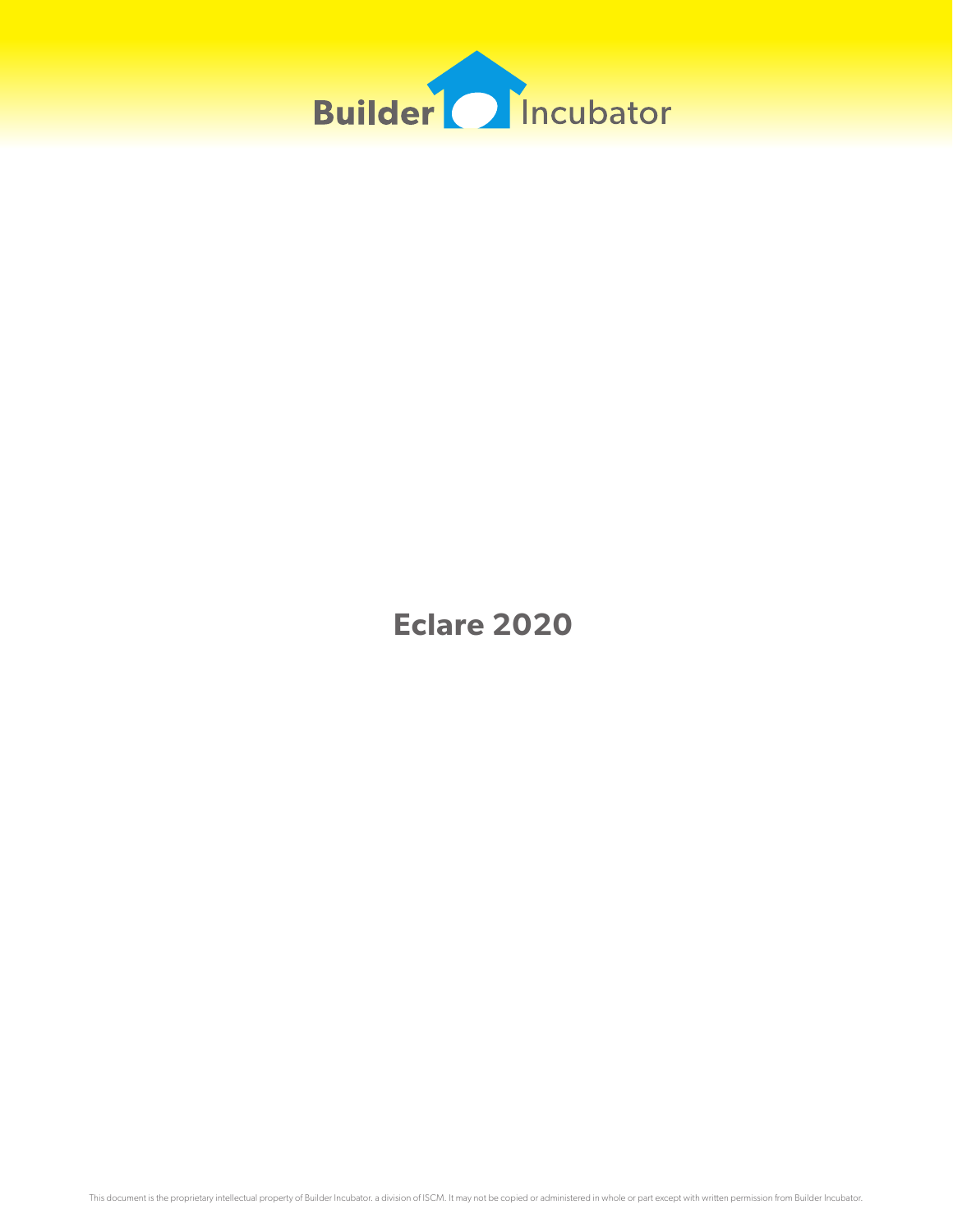

# Mar-2020 Release: Eclare 2020a Version: 2020.01.2002.141

**Bug Fix - Default Path for Import / Export – Windows File Dialog box** Software Report: ECL-61

Set a default path for each import / export file dialog box.

#### **Bug Fix – User INI file overriding cloudserver ini** Software Report: ECL-63

The individual User ini file was incorrectly overriding the cloudserver ini for the MAILPS Path. This was corrected.

#### **Export of M Type Items**

Software Report: ECL-60

This feature creates an export option for the new M Type master file items, using the same export menu under Supervisor | Global File Maintenance | Master File Export.

The Software Reports listed below were also part of an early release of version 2020. Some builder businesses may already have these features installed prior to this release.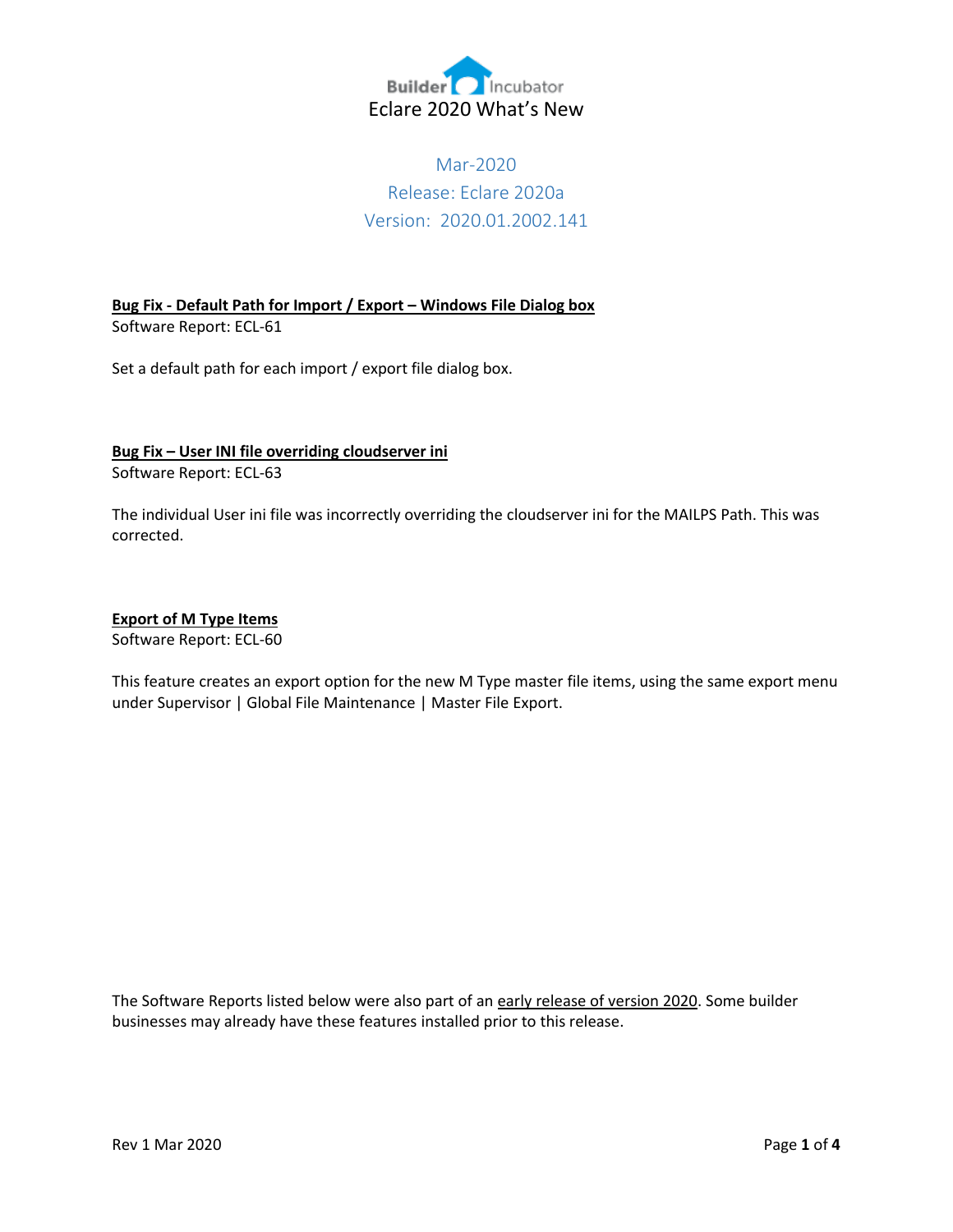

#### **Renumber Option Reference Numbers**

Software Report: ECL-59

Added method to allow users to renumber Model Option numbers in PSClient and Exchange / Sync those renumbered options into Eclare – where the old option numbers are tied to specific takeoffs.

| <b>File</b> | Jobs                                        | Maintenance   | ٠<br>Reports | z<br>٠<br>Window                                | Help                       | <b>TEST</b>                      |  |  |  |  |
|-------------|---------------------------------------------|---------------|--------------|-------------------------------------------------|----------------------------|----------------------------------|--|--|--|--|
|             |                                             | Company Login |              |                                                 |                            |                                  |  |  |  |  |
|             | Print Setup                                 |               |              |                                                 |                            |                                  |  |  |  |  |
|             | Terminal Setup                              |               |              |                                                 |                            |                                  |  |  |  |  |
|             | Define Toolbar                              |               |              |                                                 |                            |                                  |  |  |  |  |
|             | <b>Export</b>                               |               |              |                                                 |                            |                                  |  |  |  |  |
|             | Import                                      |               |              |                                                 |                            |                                  |  |  |  |  |
|             | <b>Exchange</b>                             |               |              |                                                 | <b>Retrieve Jobs</b>       |                                  |  |  |  |  |
|             | Supervisor                                  |               |              |                                                 |                            | <b>Update Common Information</b> |  |  |  |  |
|             | User Maintenance                            |               |              | <b>Update Model Option Reference</b>            |                            |                                  |  |  |  |  |
|             | <b>TxText Maintenance</b>                   |               |              | <b>Update Model, Subdivision and Elevations</b> |                            |                                  |  |  |  |  |
|             | <b>Print Vendor Letters</b>                 |               |              |                                                 | <b>Send Option Pricing</b> |                                  |  |  |  |  |
|             | Launch Spreadsheet<br><b>Custom Reports</b> |               |              |                                                 |                            | <b>Send Product Groups</b>       |  |  |  |  |
|             |                                             |               |              |                                                 | <b>Send PO Packages</b>    |                                  |  |  |  |  |

This step will update the Option Numbers at the Takeoff level

| File | Maintenance<br>Jobs         | Reports | Window                                             | Help           | <b>TEST</b>                    |                            |                                     |
|------|-----------------------------|---------|----------------------------------------------------|----------------|--------------------------------|----------------------------|-------------------------------------|
|      | Company Login               |         | 0 E                                                |                |                                |                            | $\bullet$                           |
|      | Print Setup                 |         |                                                    |                |                                |                            |                                     |
|      | Terminal Setup              |         |                                                    |                |                                |                            |                                     |
|      | Define Toolbar              |         |                                                    |                |                                |                            |                                     |
|      | <b>Export</b>               |         |                                                    |                |                                |                            |                                     |
|      | Import                      | ٠       |                                                    |                |                                |                            |                                     |
|      | Exchange                    |         |                                                    |                |                                |                            |                                     |
|      | <b>Supervisor</b>           |         |                                                    | Program Setup  |                                |                            |                                     |
|      | <b>User Maintenance</b>     |         |                                                    |                | Company Maintenance            |                            |                                     |
|      | <b>TxText Maintenance</b>   |         |                                                    |                | <b>Global File Maintenance</b> |                            | <b>Master File Import</b>           |
|      | <b>Print Vendor Letters</b> |         | <b>Restore Data</b>                                |                |                                | <b>Master File Export</b>  |                                     |
|      | Launch Spreadsheet          |         | <b>Reset In-use Flags</b><br>Program Release Files |                |                                | <b>Vendor Price Export</b> |                                     |
|      | <b>Custom Reports</b>       |         |                                                    |                | Vendor Price Import            |                            |                                     |
|      | Report Writer Manager       |         |                                                    | Technical Menu |                                |                            | <b>Renumber Master Items</b>        |
|      | <b>Utilities</b>            | ١       |                                                    |                |                                |                            | Rename Product Group                |
|      | <b>Show Users</b>           |         |                                                    |                |                                |                            | <b>Update Client Option Numbers</b> |
|      | <b>Registration Code</b>    |         |                                                    |                |                                |                            |                                     |
|      | <b>Customer Suggestions</b> |         |                                                    |                |                                |                            | <b>Tag M/F Operations</b>           |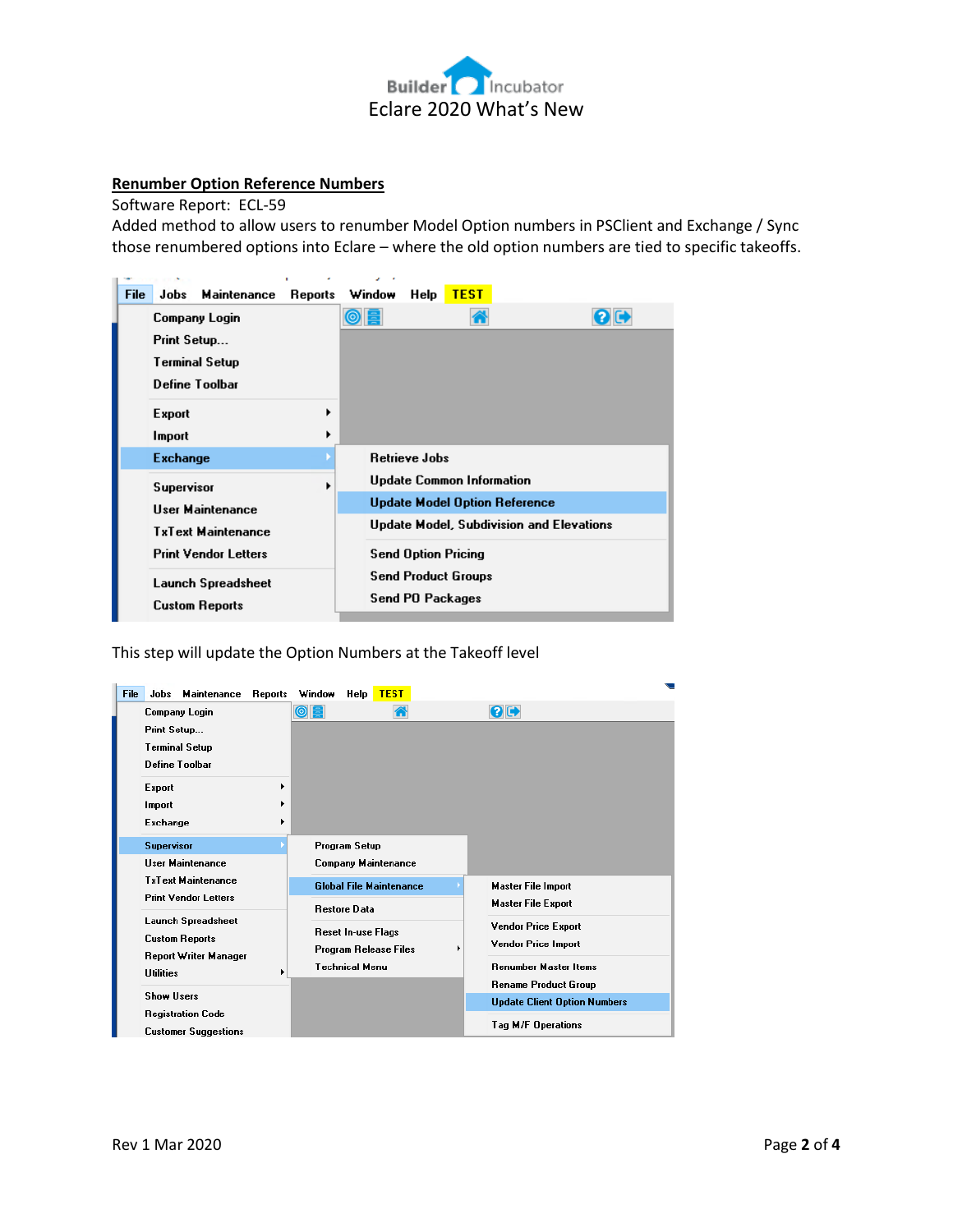

#### **Exchange PO Packages to Gemini**

Software Report: ECL-55 Added ability to exchange PO packages from Eclare to Gemini.



## **Field Product Group – Added Tabs**

Software Report: ECL-54

| Field Product Group Listing<br>$\Box$ e<br>Group<br><b>Description</b>                                                                                                                                                                                                                                                                                                                                                                       | $\mathbf{x}$ |
|----------------------------------------------------------------------------------------------------------------------------------------------------------------------------------------------------------------------------------------------------------------------------------------------------------------------------------------------------------------------------------------------------------------------------------------------|--------------|
| X Group Description<br><b>Astor Gardens</b><br>0001<br><b>Echo Ranch</b><br>0002<br>0003<br>Vendors for Community 3<br>0004<br><b>Vendors for Community 4</b><br>Product Group:  <br><b>UnMark</b><br>Mark All<br>Clear All<br><b>Mark</b><br><b>Sort Order</b><br>Include Purchase Order Contact<br>By Group<br>∩<br><b>Include Project Contact</b><br><b>By Description</b><br><b>Also Print Master List</b><br>Print<br>Cancel<br>Preview |              |